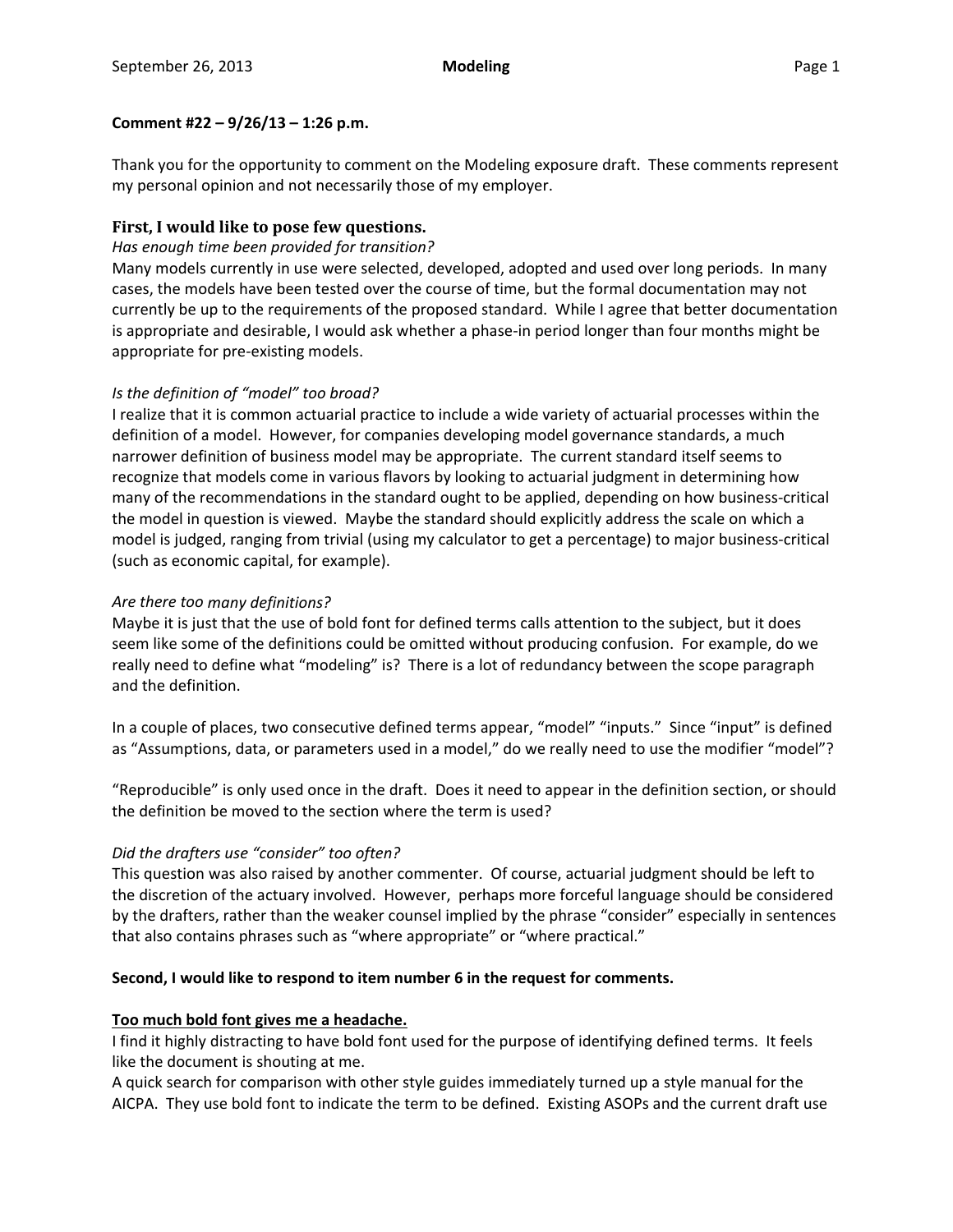underlining for this purpose. The AICPA standard then indicates that normal font is to be used whenever the defined term appears, with one minor exception. When a definition explicitly refers the reader to another definition, for example, "See **Principal**" the bold style is used. But when a definition uses the word as part of a sentence, it is not made bold.

By way of alternative, I do like the idea suggested by another commenter, to use a different typeface. I think this is far less distracting, but still gives the reader a clear indication that the word can be found in the definition section.

## **Third, I would like to note possible typographical slips in some other comments.**

Comment #1. I believe the author meant to use the word "prescribed" rather than "proscribed." Comment #9, item B. I believe the reference to section 1.2 should have been to section 1.3.

## **Fourth, I have comments on specific sections in the draft, as follows:**

## 2.1 Assumptions

Assumptions are generally based on some sort of experience, and I think the sentence should conclude, "based on professional judgment and experience."

## 2.8 Margin

While margins may be added for uncertainty, that is not their only purpose. For example, the IASB has suggested that the overall margin may also include an element of compensation for bearing risk, as well as the remaining margin, seen as an implicit element of contribution to surplus (profit, in other words). As another commenter suggested, I think "margin" should be defined as an adjustment for conservatism, and various reasons for conservatism might be addressed, including paying back the initial surplus required to support the business.

## 2.11 Model Risk

Please add "misinterpretation of model output" to the list. This goes to the question of whether the person who sees the model results understands what the model is saying.

## 2.12 Neutral

I second the concerns expressed by other commenters about the confusion generated by the definition and use of this term. Again, the necessary descriptive language could be used in the section where the term is used, rather than having this term in the definitions section.

## 2.14 Parameter

I disagree with the assertion that "Examples [of parameters] include expected values . . ." An expected value is the output of a model, not an input parameter. I would suggest replacing "expected values" with "event probabilities." Also, the drafters should consider adding additional examples, such as the current yield curve which is commonly used in conjunction with economic scenario generators.

As another way of avoiding overuse of the term consider, I recommend that the word "considered" in this definition could be replaced by "classified as."

## 3.1.2 Models Developed by Others